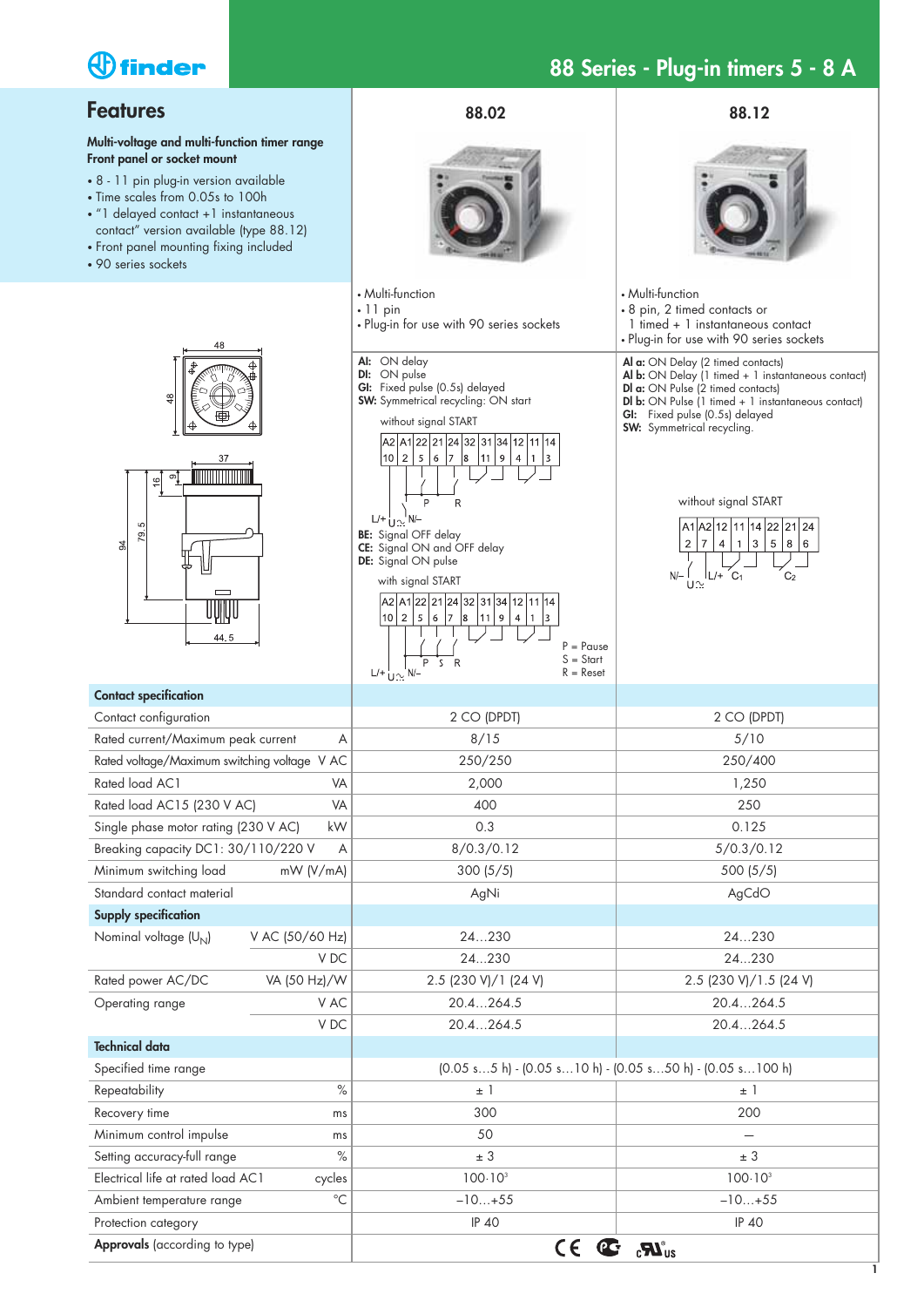

# **88 Series - Plug-in timers 5 - 8 A**

# **Ordering information**

Example: 88 series multi-function timer, 2 CO (DPDT) contact 8 A, (24…230)V AC (50/60 Hz) and (24…230)V DC supply.



### **Technical data**

| <b>EMC</b> specifications                                    |                   |                    |        |  |  |
|--------------------------------------------------------------|-------------------|--------------------|--------|--|--|
| Type of test                                                 |                   | Reference standard |        |  |  |
| Electrostatic discharge                                      | contact discharge | EN 61000-4-2       | $4$ kV |  |  |
|                                                              | air discharge     | EN 61000-4-2       | 8 kV   |  |  |
| Radio-frequency electromagnetic field (80 ÷ 1000 MHz)        |                   | EN 61000-4-3       | 10 V/m |  |  |
| Fast transients (burst) (5-50 ns, 5 kHz) on Supply terminals |                   | EN 61000-4-4       | $2$ kV |  |  |
| Surges (1.2/50 µs) on Supply terminals                       | common mode       | EN 61000-4-5       | $2$ kV |  |  |
|                                                              | differential mode | EN 61000-4-5       | 1 kV   |  |  |
| Radio-frequency common mode (0.15 ÷ 80 MHz)                  |                   | EN 61000-4-6       | 3V     |  |  |
| on Supply terminals                                          |                   |                    |        |  |  |

# **Selection of: function, time scale and units**

|    |                                                   | 88.02                                                                     | 88.12                          |  |  |
|----|---------------------------------------------------|---------------------------------------------------------------------------|--------------------------------|--|--|
|    | <b>Function selector</b>                          | AI, DI, GI, SW, BE, CE, DE!                                               | Al a, Al b, Dl a, Dl b, GI, SW |  |  |
| D. | Time scale selector $\vert 0.5, 1, 5, 10 \rangle$ |                                                                           |                                |  |  |
| H  |                                                   | Unit of time selector   s (second), min (minute), h (hour), 10h (10 hour) |                                |  |  |

### **Time scales**

**Full scale value**

|     |                      | min          |            | x10h     |  |
|-----|----------------------|--------------|------------|----------|--|
| 0.5 | $0.5$ second         | $0.5$ minute | $0.5$ hour | 5 hour   |  |
|     | 1 second             | 1 minute     | 1 hour     | 10 hour  |  |
| 5   | 5 second<br>5 minute |              | 5 hour     | 50 hour  |  |
| 10  | 10 second            |              | 10 hour    | 100 hour |  |

NOTE: time scales and functions must be set before energising the timer.

# **LED/visual indication**

| A | Yellow LED: power ON (U)        |
|---|---------------------------------|
| В | Red LED: timing in progress (C) |
|   | $C$ Unit of time selected       |
|   | $F$   Function selected         |
|   | <b>G</b>   Time selected        |

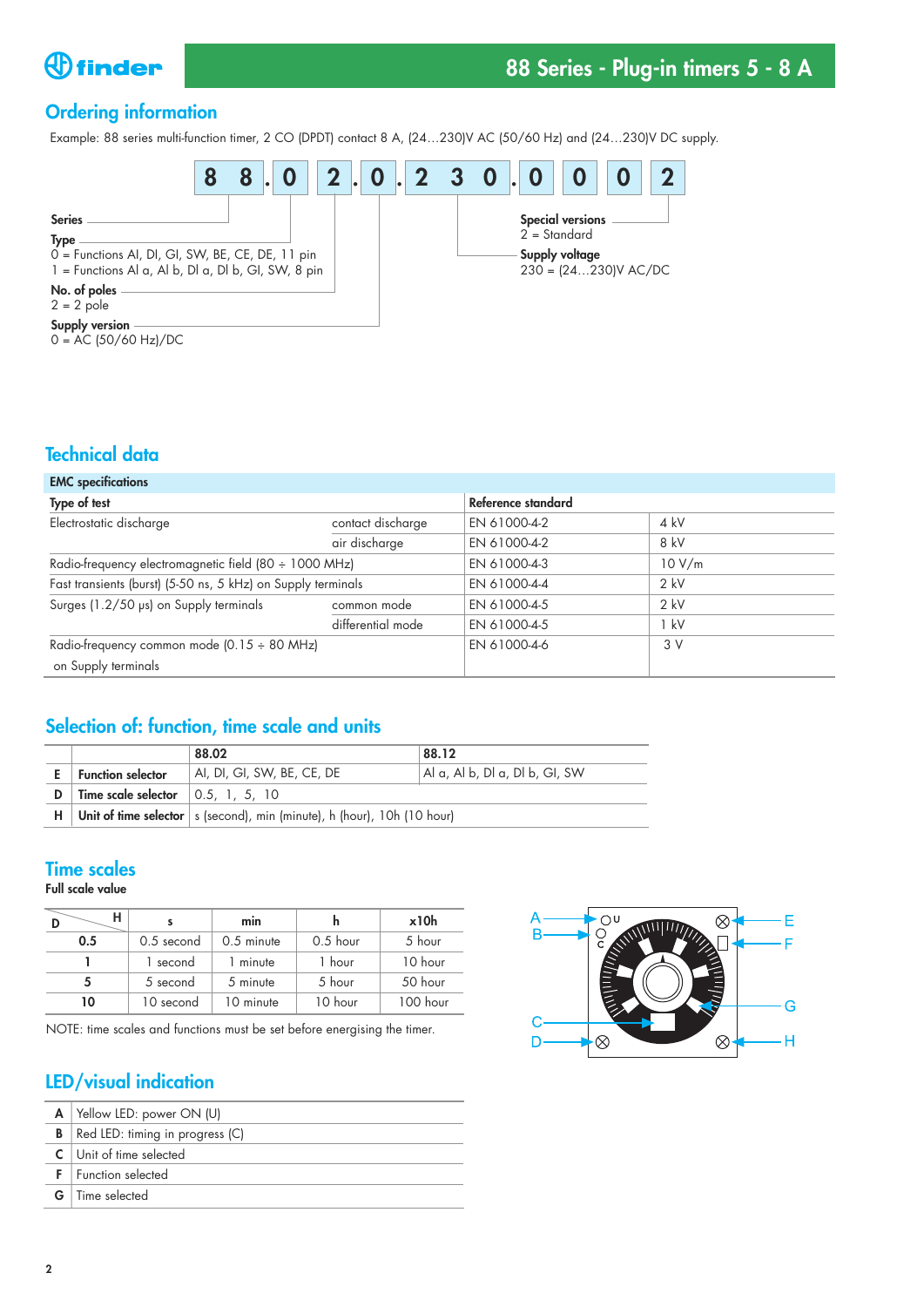# ) finder

# **88 Series - Plug-in timers 5 - 8 A**

### **Functions**



#### **Wiring diagram Type 88.02**









**HILL BE** 

#### **(AI) ON delay.**

Apply power to timer. Output contacts transfer after preset time has elapsed. Reset occurs when power is removed.

#### **(DI) ON pulse.**

Apply power to timer. Output contacts transfer immediately. After the preset time has elapsed, contacts reset.

#### **(GI) Fixed pulse (0.5s) delayed.**

Apply power to timer. Output contacts transfer after preset time has elapsed. Reset occurs after a fixed time of 0.5s.

#### **(SW) Symmetrical recycling: ON start.**

Apply power to timer. Output contacts transfer immediately and cycle between ON and OFF for as long as power is applied. The ratio is  $1:1$  (time on = time off).



 $\overline{\mathbf{s}}$ 

#### **(BE) Signal OFF delay.**

Power is permenently applied to the timer. The output contacts transfer immediately on closure of the Signal Switch (S). Opening the Signal Switch initiates the preset delay, after which time the output contacts reset.

#### **(CE) Signal ON and OFF delay.**

Power is permenently applied to the timer.

Closing the Signal Switch (S) initiates the preset delay, after which time the output contacts transfer. Opening the Signal switch initiates the same preset delay, after which time the output contacts reset.

#### **(DE) Signal ON pulse.**

Power is permenently applied to the timer.

On momentary or maintained closure of Signal Switch (S), the output contacts transfer, and remain so for the duration of the preset delay, after which they reset.

#### **RESET (R)**

A momentary closure of the reset switch (2-7) will reset the timer. Longer term closure of the reset switch will hold the timer in the reset state. This is applicable for all functions.

#### **PAUSE (P)**

Closure of the pause switch (2-5) will immediately halt the timing process, but the elapsed time will be retained, and the current state of the output contacts will be maintained.

On opening of the pause switch, timing resumes from the retained value. This is applicable for all functions.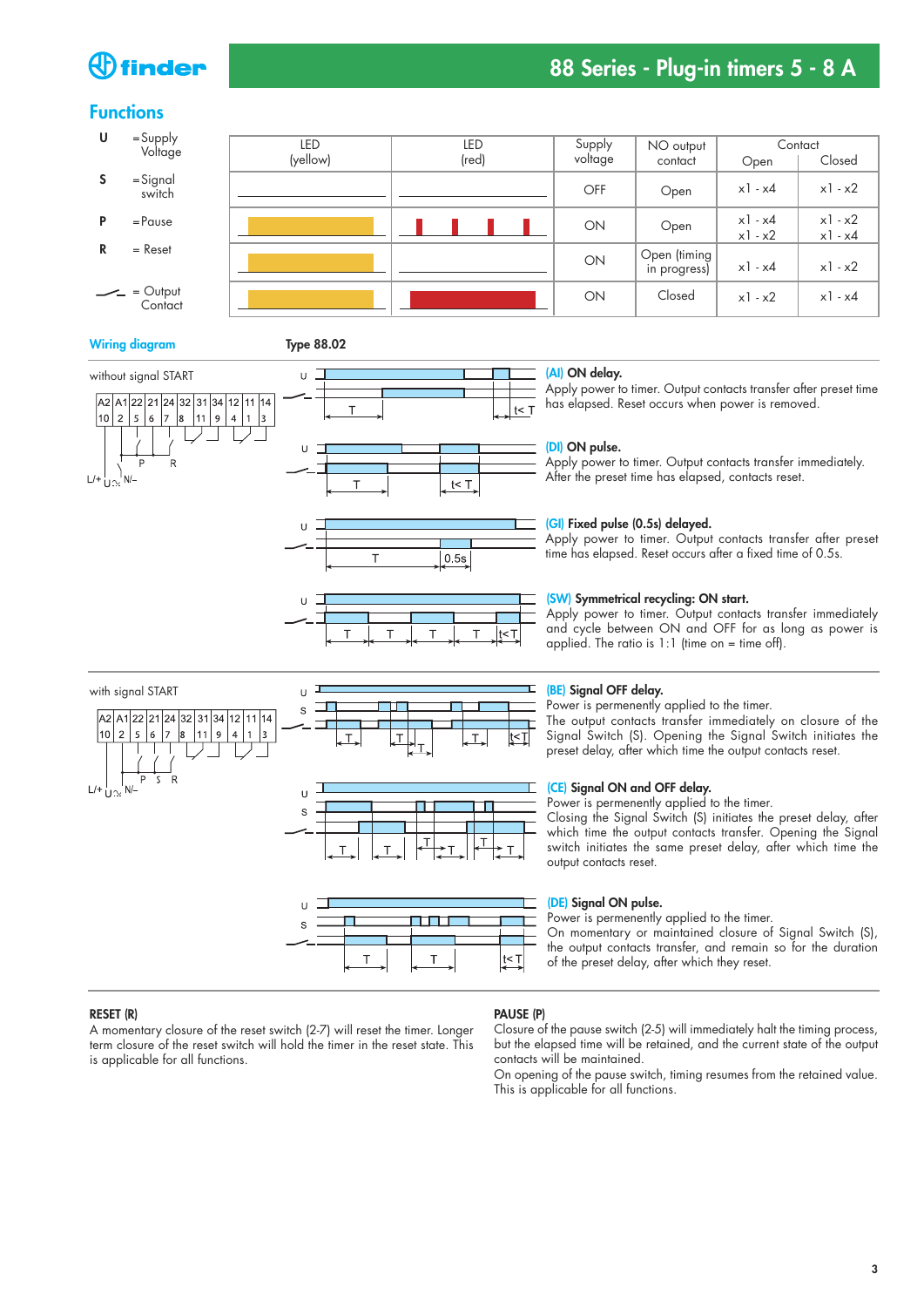

### **Functions**

Wiring diagram Type 88.12

without signal START













#### **(Al a) ON Delay (2 timed contacts).**

Apply power to timer.

Contacts ( $C_1$  and  $C_2$ ) transfer after preset time has elasped. Reset occurs when power is removed.

#### **(Al b) ON Delay**

#### **(1 timed contact + 1 instantaneous contact).**

Apply power to timer. Output contact  $(C_1)$  transfers immediately. Contact  $(C_2)$  transfers after the preset time has elasped. Reset occurs when power is removed.

### **(Dl a) ON pulse (2 timed contacts).**

Apply power to timer. Output contacts  $(C_1$  and  $C_2$ ) transfer immediately. After preset time has elasped, the contacts reset.

#### **(Dl b) ON pulse (1 timed contact + 1 instantaneous contact).**

Apply powert to timer. Output contacts  $(C_1$  and  $C_2$ ) transfer immediately. After preset time has elasped, the contact  $(C_2)$ resets. Contact  $(C_1)$  resets when power is removed.

#### **(GI) Fixed pulse (0.5s) delayed.**

Apply power to timer. Output contacts transfer after preset time has elapsed. Reset occurs after a fixed time of 0.5s.

#### **(SW) Symmetrical recycling.**

Apply power to timer. Output contacts transfer immediately and cycle between ON and OFF for as long as power is applied. The ratio is  $1:1$  (time on = time off).